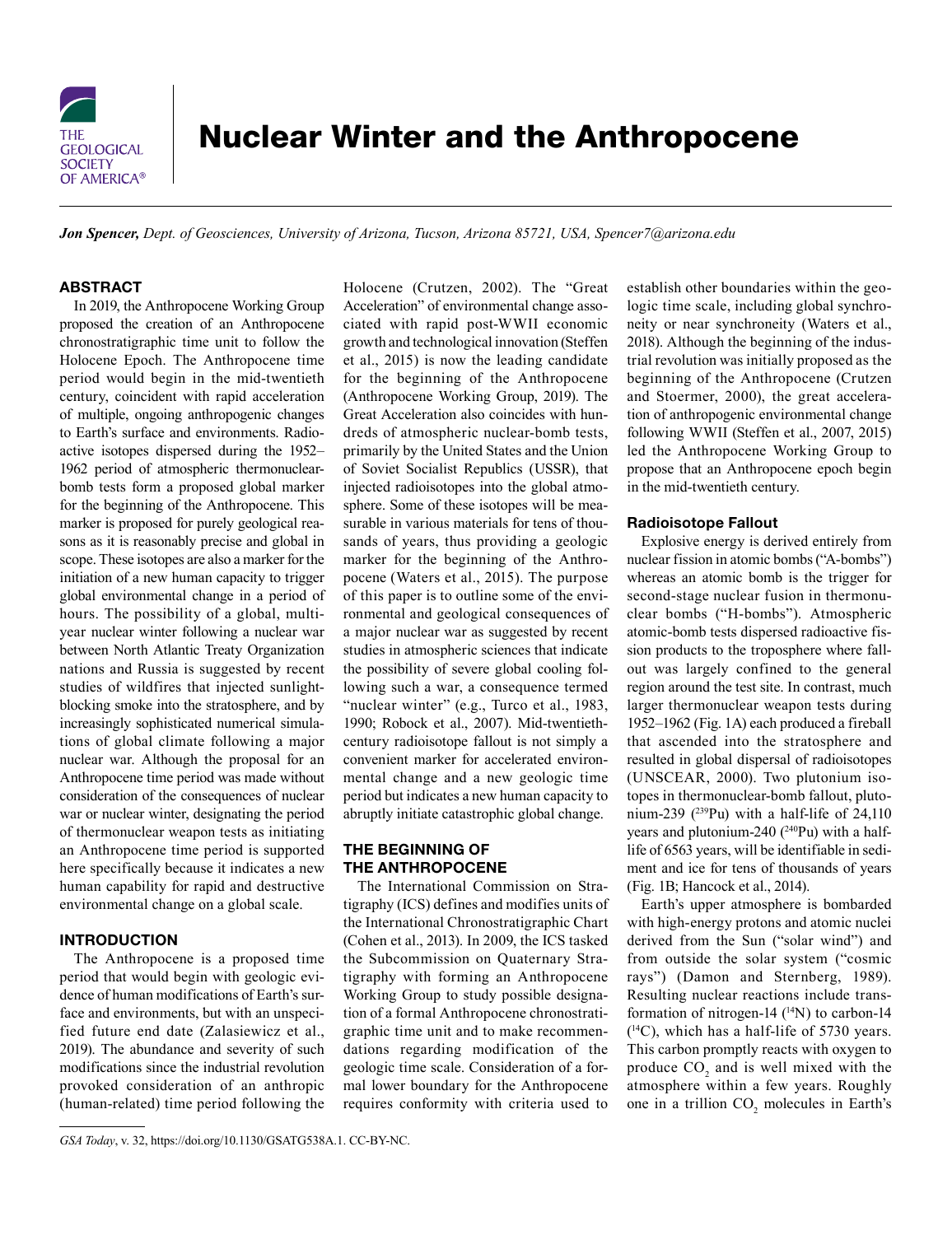

Figure 1. (A) Histogram of annual yield, in megatons of TNT equivalent, for atmospheric nuclear-bomb tests (UNSCEAR, 2000; USDOE, 2015). Atomic bomb-test yields before the first thermonuclear bomb test in 1952 are too small to plot at the scale shown. Names of some major tests are also shown. Atmospheric testing by the United States (USA) and Union of Soviet Socialist Republics (USSR) ended with the 1963 Partial Test Ban Treaty. Later atmospheric tests were conducted by China and France. (B) Combined <sup>239</sup>Pu and <sup>240</sup>Pu fallout as calculated from more readily measured <sup>137</sup>Cs and <sup>90</sup>Sr fallout, with higher (<sup>239</sup>Pu+<sup>240</sup>Pu)/<sup>137</sup>Cs in earlier U.S. (neutron-rich) tests versus later Soviet tests (Koide et al., 1985; UNSCEAR, 2000; Hancock et al., 2014). (C) Graph of <sup>14</sup>C as measured in tree rings and in the atmosphere showing the high values measured at sites >45° N and low values measured at sites >10° S before global atmospheric mixing (modified from fig. 4 of Hua et al., 2021).

atmosphere contain <sup>14</sup>C rather than stable <sup>12</sup>C or <sup>13</sup>C (e.g., Dutta, 2016). Neutrons produced by nuclear explosions also cause transformation of 14N to 14C. Thermonuclearbomb tests during 1952–1962 produced so much 14C that concentrations of 14C in atmospheric  $CO<sub>2</sub>$  almost doubled (Fig. 1C; Hua et al., 2021). Elevated  $^{14}C$  concentrations are measurable in tree rings and ice cores (e.g., Levchenko et al., 1996) and have been proposed as the most precise geologic marker for the beginning of the Anthropocene (Turney et al., 2018).

#### NUCLEAR WAR

Radioisotope fallout in the mid-twentieth century occurred during the development and deployment of thousands of nuclear weapons by North Atlantic Treaty Organization (NATO) nations and the USSR. The military posture represented by these nuclear weapons, known as "mutual assured destruction," ensures a catastrophic nuclear response to a major nuclear attack, thus restraining adversaries as long as those in charge behave rationally and command and control infrastructure performs as intended.

The United States currently has  $\sim$ 1400 thermonuclear warheads deployed on landand submarine-based ballistic missiles and another ~400 at U.S. Air Force bases (Kristensen and Korda, 2021). A recent estimate of Russian nuclear-weapon deployment is similar (Kristensen and Korda, 2022). Both nations have several thousand additional nuclear warheads in storage and available for deployment, with a total of ~8300 warheads and bombs available for use in a major nuclear war. NATO members France and UK have another ~500 nuclear weapons. The nuclear-weapon arsenal of the United States is intended to defend the 30 member nations of NATO, with a population of ~950 million, plus an additional 200 million people in Japan, South Korea, and Australia. The Russian arsenal is intended to defend the ~146 million people in Russia plus the additional 47 million people in allied countries of the Collective Security Treaty Organization.

The primary targets of Russian and American nuclear weapons are the nuclear weapons of the opposing countries (Hafner, 1987). Stationary land-based missile sites would be targeted with the intent of destroying the missiles before launch. Other military facilities, including those in and near cities, would be targeted, with higher-elevation detonation for more dispersed targets. The number and types of non-military targets, including infrastructure, industry, and cities, is not public knowledge, but enormous destruction and loss of life could result from attack on these targets with a small fraction of either nation's nuclear forces (Glasstone, 2020).

#### NUCLEAR WINTER

Nuclear winter is the concept that, during a major nuclear war, firestorms caused by nuclear explosions will engulf cities and inject smoke into the stratosphere where it will spread around the globe and reduce sunlight at ground level to the point where winter-like conditions persist for months or years (e.g., Crutzen and Birks, 1982; Turco et al., 1983, 1990). The severity of a nuclear winter would depend on the fuel load and flammability of targeted areas as well as atmospheric conditions and other environmental factors. While the primary targets of U.S. and Russian nuclear weapons are the opposing nation's nuclear weapons and command and control infrastructure, most of which are not particularly large or flammable, potential secondary targets include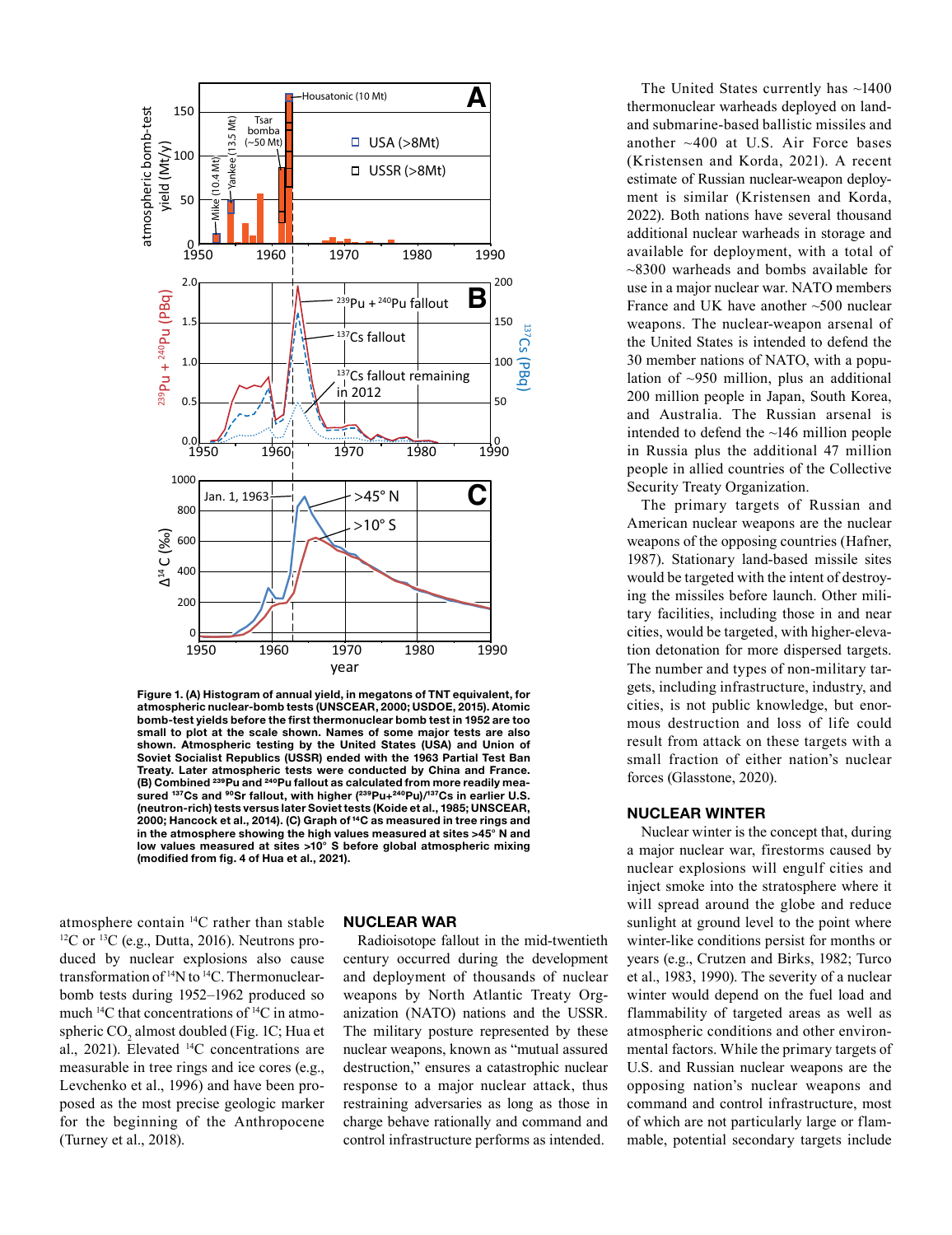all other military bases, many of which are near or within cities or their surrounding suburbs. Other likely targets include infrastructure for manufacturing and transportation, power generation and distribution, and oil and gas refining and distribution. Many if not most of these targets are within or near cities and suburbs. Even cities themselves could be targets if the intention is to prevent, for as long as possible, an adversary's ability to recover and re-arm (Richelson, 1985). Of the 1.35 billion people under the U.S. and Russian protective nuclear umbrellas, 85% of them are potentially targeted by Russian nuclear forces. This makes Russian nuclear-weapon–targeting far more important in determining the potential for nuclear winter.

The severity and duration of a nuclear winter would also depend on the amount of smoke that ascends to the upper troposphere and lower stratosphere. The tropopause, which is the boundary between the troposphere and stratosphere (Fig. 2A), is typically 10–15 km above sea level, with lower altitudes in polar regions and higher in the tropics. At this boundary, the vertical temperature gradient reverses so that temperature increases upward above the tropopause. Heating of the stratosphere, due to absorption of solar ultraviolet radiation by ozone,

creates a global inversion layer that generally prevents dust, water, and smoke from rising into the stratosphere. This boundary must be breached for smoke to cause global nuclear winter.

Pyrocumulonimbus (pyroCb) clouds produced by rising hot air and smoke from large wildfires can inject smoke into the upper troposphere and lower stratosphere (Fromm et al., 2010, 2021). PyroCb clouds are similar to typical thunderstorm clouds and form under similar conditions (Fig. 2B), but they receive an extra boost from hot air rising above a fire (Fromm et al., 2006; Rodriguez et al., 2020). Rainout of smoke due to water condensation on smoke particles is suppressed because of the warmth of the pyroCb cloud, the rapid ascent rate of heated air, and the small size of the abundant water-condensation droplets (Rosenfeld et al., 2007). As a result, smoke particles in large pyroCb clouds are effectively delivered to the upper troposphere and lower stratosphere.

Unlike volcanic aerosols and wind-blown mineral dust, the black carbon (soot) content of smoke absorbs sunlight and warms the surrounding air, which can result in gradual rise in a process called "self-lofting." In nuclear-winter scenarios, convective ascent of smoke to the upper troposphere and lower stratosphere is followed by self-lofting to higher altitudes in the stratosphere where very low water content prevents condensation and particulate rain-out. Furthermore, the black carbon component of smoke is highly resistant to degradation by sunlight and can have a residence time of months to years in the stratosphere (Peterson et al., 2021).

The potential for smoke to enter the stratosphere and remain there for a long time is illustrated by recent studies of pyroCb clouds generated by large forest fires. PyroCb clouds during a 2017 forest fire in southern British Columbia injected, or delivered by lofting, an estimated 33–300 thousand metric tons (0.033–0.300 Tg) of smoke particles into the lower stratosphere (Yu et al., 2019; Fromm et al., 2021) where their presence was apparent for ~10 months as the smoke traveled around Earth (Torres et al., 2020). The enormous New Year fires in southeastern Australia (2019–2020) burned ~74,000 km2 and produced 38 pyroCb events, leading to injection and self-lofting of 400–900 thousand tons (0.4–0.9 Tg) of smoke into the stratosphere (Khaykin et al., 2020; Peterson et al., 2021; Yu et al., 2021). The black-carbon fraction of smoke ascended to 35 km and was detectable for at least 15 months (Khaykin et al., 2020; Peterson et al., 2021).



Figure 2. (A) Profile of atmospheric temperature as represented by the U.S. Standard Atmosphere. (B) Profile of three pairs of dry and moist adiabats in Earth's atmosphere intended to illustrate thermodynamic processes involved in exothermic condensation of ascending air masses. Each pair crosses a condensation level at 2 km altitude. The green arrow highlights the adjacent ascent path of a parcel of air rising from sea level to 2 km along a dry adiabat. The starting temperature of this ascent path (>40 °C) is unusually high for typical weather but low for air heated by fire. Humidity reaches 100% at the condensation level (point "A") and exothermic water condensation begins with further ascent. Ascent to 8 km (point "B") produces so much heat from water condensation that the temperature of the air parcel is 35 °C greater than it would have been if there had been no water condensation. Blue dashed lines represent water content of saturated air. In a skew-*T*/log-*P* diagram (*T*—temperature; *P*—pressure) used by weather forecasters to plot conditions during weather-balloon ascent, the entire diagram is sheared topright so that the adiabatic ascent path is closer to vertical (Petty, 2008).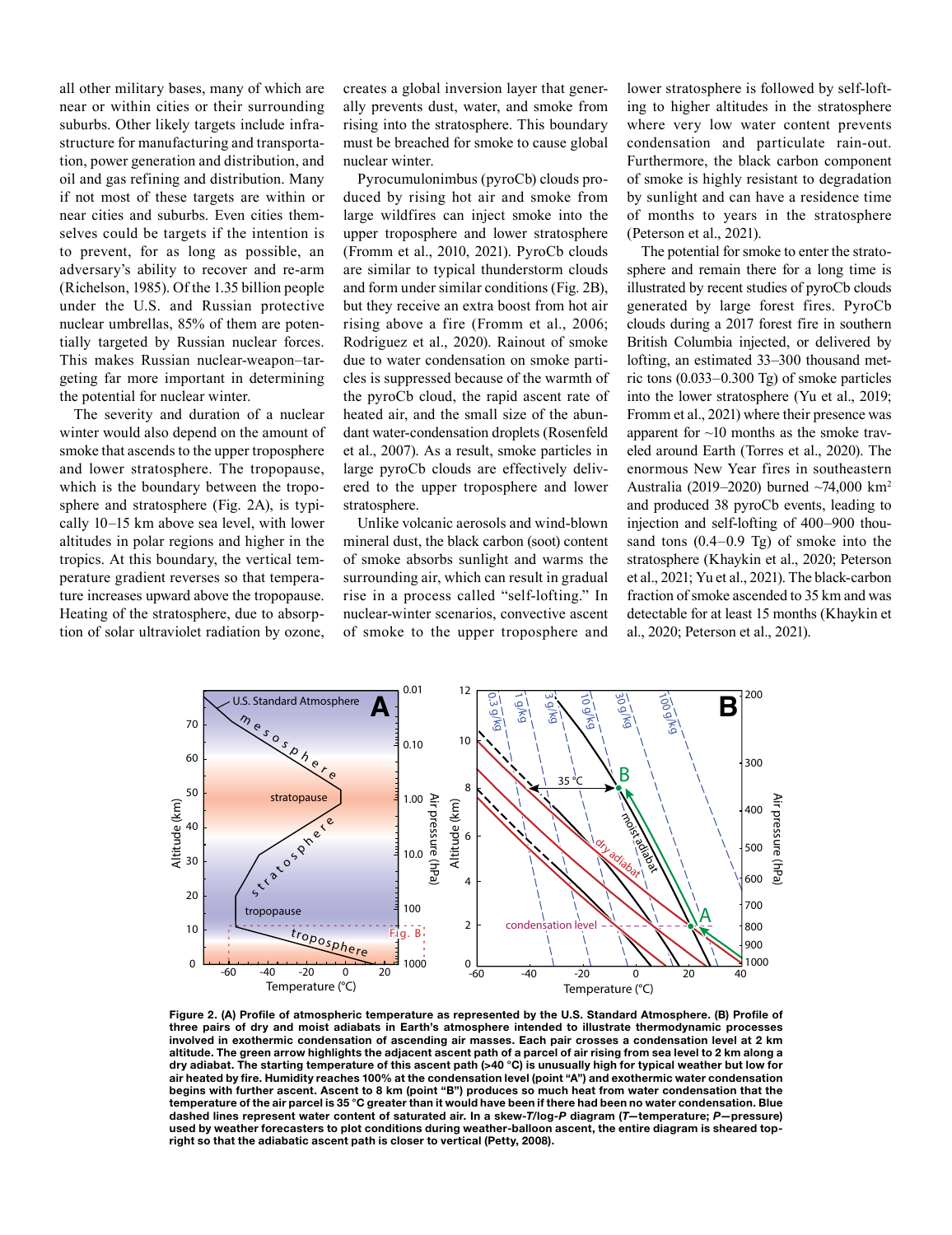Evaluating the severity of nuclear winter following a major nuclear war between the United States and Russia is hampered by many unknowns and poorly constrained variables, including specifics of weapon targeting, number of targets hit during a war, flammability and fuel load of targeted areas, quantities and properties of resulting smoke, weather conditions, effectiveness of updrafts and self-lofting at delivering smoke to the stratosphere, and the fraction of black-carbon aerosol delivered. Weather conditions will affect fire intensity and pyroCb genesis while self-lofting by solar heating will be affected by the latitude and season.

Regardless of these numerous uncertainties, increasingly sophisticated numerical simulations of global atmospheric response to an all-out nuclear war have attempted to determine the possible duration and severity of a nuclear winter. The recent study by Coupe et al. (2019) modeled the consequences of direct injection of 150 million metric tons (150 Tg) of soot into the stratosphere above the United States and Russia during a time (15 May) of high and increasing northern-hemisphere insolation. Model results include an ~10-year period of soot residence in the stratosphere (Fig. 3A) and depressed temperatures at Earth's surface with a huge reduction in precipitation (Fig.

3B). Temperatures would be so depressed north of  $\sim 30^\circ$  N latitude that crop failures would be widespread (if crops were even planted) (Fig. 3C).

One criticism of the relevance of this numerical simulation to real-world fires and nuclear winter is that black carbon is only a minor constituent of most fire smoke (estimated at  $\sim$ 12% for open-air burning [Bond et al., 2004]; and estimated at only  $2\%-2.5\%$ for stratospheric smoke injection from two wildfires [Yu et al., 2019, 2021]). Smoke particles produced by burning vegetation and fossil-fuel combustion consist of complex carbonaceous compounds typically containing some hydrogen and oxygen (brown carbon). Black carbon, the most carbon-rich fraction, is the most resistant to degradation by sunlight and the most effective at absorbing sunlight and warming the air around it (Turco et al., 1990; Bond et al., 2013). Brown carbon can attract moisture, adhere to black carbon, and contribute to aggregation and settling of smoke particles and removal of soot from the stratosphere (Bond et al., 2013; Pausata et al., 2016), processes that were not modeled by Coupe et al. (2019). Smoke from burning cities would have compositional differences and could be substantially higher in black carbon than from forest fires, but 100% black carbon is unlikely if not impossible.

On the other hand, some aspects of the simulations may represent underestimates of potential environmental consequences. (1) Estimates for the mass of injected smoke used by Coupe et al. (2019) were originally made by the National Research Council (1985) before a 40% increase in U.S. population and associated construction of housing and other potentially flammable infrastructure over the past 37 years (see also Toon et al., 2008). (2) Numerical simulations with only 5 Tg of soot injected in the stratosphere suggest 20%–50% ozone depletion and resulting 30%–80% increased UV radiation at mid-latitudes, along with significant global cooling (Mills et al., 2014). (3) Abrupt, nuclear-explosion–triggered fires over large, roughly circular areas, and ascent of mushroom clouds and inwardflowing near-surface air, might be particularly effective at creating firestorms that loft large amounts of soot. (4) Rapidly growing Chinese housing and infrastructure materials add greatly to the fuel load for climate-modifying soot if China is targeted in a nuclear war (Toon et al., 2008).

Nuclear war and nuclear winter would leave a significant geologic record in areas affected by nuclear explosions. Destroyed cities and suburbs might be surrounded by dusty and nearly lifeless environments due



Figure 3. Simplified results from the numerical simulation of Coupe et al. (2019) showing the predicted consequences of injecting 150 million tons (150 Tg) of black-carbon aerosol (soot) into the stratosphere. (A) Soot concentration over time. hPa—hectoPascal. (B) Depression of global average temperature and precipitation due to solar radiation absorption above the troposphere. (C) Map showing approximate duration of growing season (without frost) following soot injection for the growing season in the year following soot injection.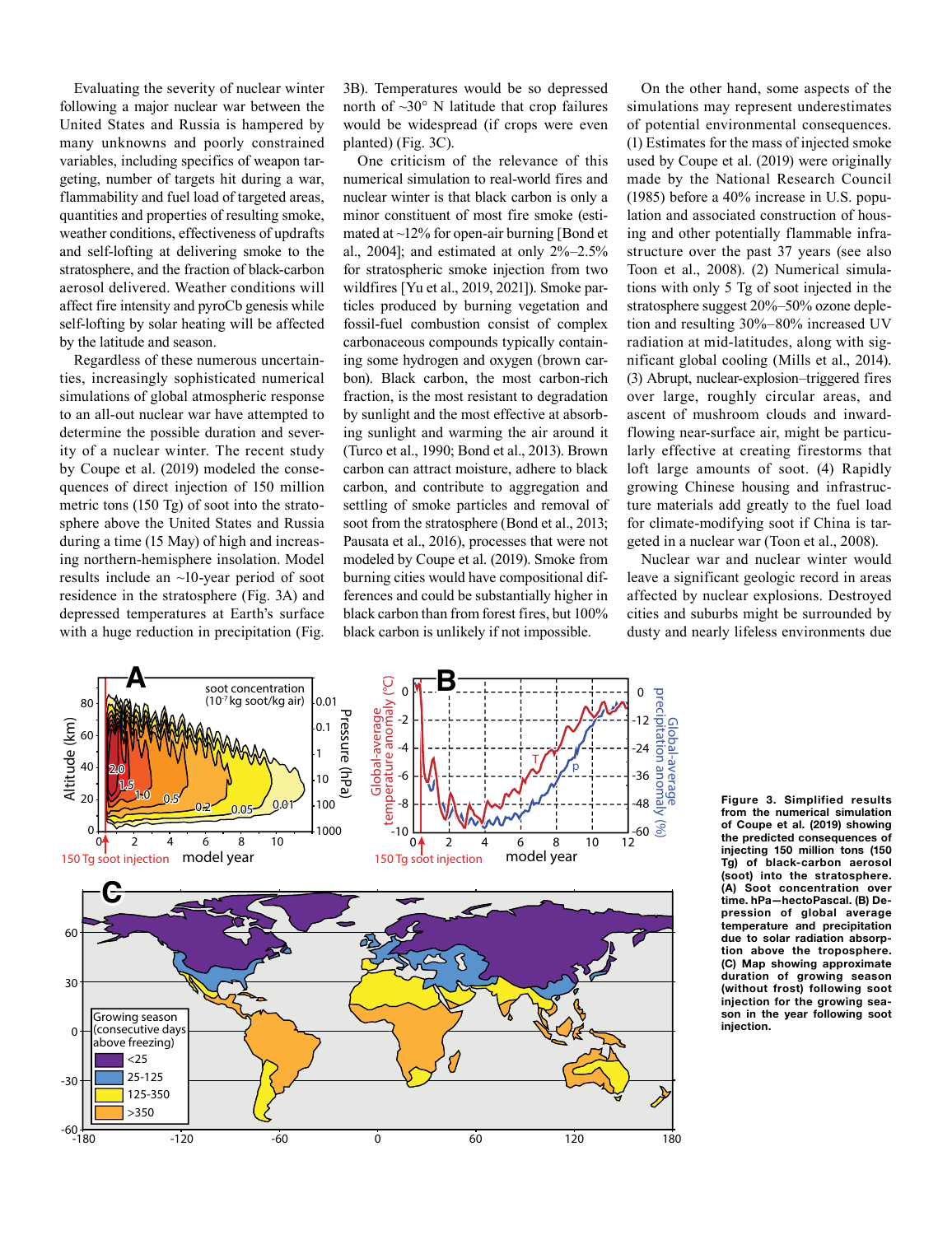to intermittent freezing over most of the year during a multiyear nuclear winter. Debris and other artifacts of civilization would be dispersed and buried by geologic processes, perhaps over decades before reconstruction and re-occupation. Materials most resistant to long-term environmental degradation would potentially add long-term economic value to a nuclear-war debris layer (Fig. 4). Some materials such as concrete and brick would have been melted on surfaces that faced a nearby nuclear detonation. Multiple such layers could be produced over future geologic time. The Anthropocene is thus a time when such disasters have become a potential contributor to the geologic record.



Figure 4. Index fossil for major nuclear war.

## **CONCLUSION**

Designation of an Anthropocene time period is motivated partly by concern that ongoing human environmental modifications will leave a damaged planet to future generations (e.g., Steffen et al., 2007). Designation of the time period will highlight the fact that people are now agents of rapid environmental change and non-renewable resource destruction, and that we have a responsibility to minimize damage and destruction so that future generations can thrive. This is understandably difficult because so much of this environmental change is the result of activities that directly improve people's lives. Similarly, mutual assured destruction has restrained nuclear warfare between opposing world powers and contributes to ongoing peace among allied countries (Rauchhaus, 2009). Leaders and voting citizens in major nuclear-armed states, and in allied counties, also have a responsibility to ensure that these arsenals are never discharged in a manner that might precipitate a planet-wide catastrophe. Designation of an Anthropocene time period as beginning with atmospheric tests of thermonuclear weapons might help focus human minds on possibilities for reducing the threat of a major nuclear war. This is a reason to support the proposal of the Anthropocene Working Group for such a designation, although a reason not directly related to strictly geologic criteria.

#### REFERENCES CITED

- Anthropocene Working Group, 2019, Newsletter of the Anthropocene Working Group: International Union of Geological Sciences, International Commission on Stratigraphy, Subcommission on Quaternary Stratigraphy, v. 9, 3 p.
- Bond, T.C., Streets, D.G., Yarber, K.F., Nelson, S.M., Woo, J.-H., and Klimont, Z., 2004, A technology-based global inventory of black and organic carbon emissions from combustion: Journal of Geophysical Research, v. 109, D14203, [https://doi.org/10.1029/2003JD003697.](https://doi.org/10.1029/2003JD003697)
- Bond, T.C., Doherty, S.J., Fahey, D.W., Forster, P.M., Berntsen, T., DeAngelo, B.J., Flanner, M.G., Ghan, S., Karcher, B., Koch, D., Kinne, S., Kondo, Y., Quinn, P.K., Sarofim, M.C., Schultz, M.G., Schulz, M., Venkataraman, C., Zhang, H., Zhang, S., Bellouin, N., Guttikunda, S.K., Hopke, P.K., Jacobson, M.Z., Kaiser, J.W., Klimont, Z., Lohmann, U., Schwarz, J.P., Shindell, D., Storelvmo, T., Warren, S.G., and Zender, C.S., 2013, Bounding the role of black carbon in the climate system: A scientific assessment: Journal of Geophysical Research, D, Atmospheres, v. 118, p. 5380–5552, <https://doi.org/10.1002/jgrd.50171>.
- Cohen, K.M., Finney, S.C., Gibbard, P.L., and Fan, J.-X., 2013, The ICS International Chronostratigraphic Chart: Episodes, v. 36, p. 199-204.
- Coupe, J., Bardeen, C.G., Robock, A., and Toon, O.B., 2019, Nuclear winter responses to nuclear war between the United States and Russia in the Whole Atmosphere Community Climate Model Version 4 and the Goddard Institute for Space Studies ModelE: Journal of Geophysical Research, D, Atmospheres, v. 124, p. 8522–8543, [https://doi.org/10.1029/2019JD030509.](https://doi.org/10.1029/2019JD030509)
- Crutzen, P.J., 2002, Geology of mankind: Nature, v. 415, p. 23, [https://doi.org/10.1038/415023a.](https://doi.org/10.1038/415023a)
- Crutzen, P.J., and Birks, J.W., 1982, The atmosphere after a nuclear war: Twilight at noon: Ambio, v. 11, p. 114–125.
- Crutzen, P.J., and Stoermer, E.F., 2000, The "Anthropocene": Global Change Newsletter of the International Geosphere–Biosphere Programme, v. 41, p. 17–18.
- Damon, P.E., and Sternberg, R.E., 1989, Global production and decay of radiocarbon: Radiocarbon, v. 31, p. 697–703, [https://doi.org/10.1017/](https://doi.org/10.1017/S0033822200012297) [S0033822200012297.](https://doi.org/10.1017/S0033822200012297)
- Dutta, K., 2016, Sun, ocean, nuclear bombs, and fossil fuels: Radiocarbon variations and implications for high-resolution dating: Annual Review of Earth and Planetary Sciences, v. 44, p. 239–275, [https://doi.org/10.1146/annurev-earth-060115](https://doi.org/10.1146/annurev-earth-060115-012333) [-012333.](https://doi.org/10.1146/annurev-earth-060115-012333)
- Fromm, M., Tupper, A., Rosenfeld, D., Servranckx, R., and McRae, R., 2006, Violent pyro-convective storm devastates Australia's capital and pollutes the stratosphere: Geophysical Research Letters, v. 33,<https://doi.org/10.1029/2005GL025161>.
- Fromm, M., Lindsey, D.T., Servranckx, R., Yue, G., Trickl, T., Sica, R., Doucet, P., and Godin-Beekmann, S., 2010, The untold story of pyrocumulonimbus: Bulletin of the American Meteorological Society, v. 91, p. 1193–1209, [https://doi.org/](https://doi.org/10.1175/2010BAMS3004.1) [10.1175/2010BAMS3004.1.](https://doi.org/10.1175/2010BAMS3004.1)
- Fromm, M.D., Kablick, G.P., Peterson, D.A., Kahn, R.A., Flower, V.J.B., and Seftor, C.J., 2021, Quantifying the source term and uniqueness of the August 12, 2017 Pacific Northwest pyroCb event: Journal of Geophysical Research, D, Atmospheres, v. 126, [https://doi.org/10.1029/2021JD034928.](https://doi.org/10.1029/2021JD034928)
- Glasstone, S., ed., 2020, The effects of nuclear weapons, Revised Edition: Washington, D.C., U.S. Department of Defense, 594 p.
- Hafner, D.L., 1987, Choosing targets for nuclear weapons (book review): International Security, v. 11, no. 4, p. 135–140, [https://doi.org/10.2307/](https://doi.org/10.2307/2538841) [2538841](https://doi.org/10.2307/2538841).
- Hancock, G.J., Tims, S.G., Fifield, L.K., and Webster, I.T., 2014, The release and persistence of radioactive anthropogenic nuclides, *in* Waters, C.N., Zalasiewicz, J.A., Williams, M., Ellis, M.A., and Snelling, A.M., eds., A Stratigraphical Basis for the Anthropocene: Geological Society, London, Special Publication 395, p. 265–281, [https://](https://doi.org/10.1144/SP395.15) [doi.org/10.1144/SP395.15](https://doi.org/10.1144/SP395.15).
- Hua, Q., Turnbull, J.C., Santos, G.M., Rakowski, A.Z., Ancapichún, S., De Pol-Holz, R., Hammer, S., Lehman, S.J., Leven, I., Miller, J.B., Palmer, J.G., and Turney, C.S.M., 2021, Atmospheric radiocarbon for the period 1950–2019: Radiocarbon, <https://doi.org/10.1017/RDC.2021.95>.
- Khaykin, S., Legras, B., Bucci, S., Sellitto, P., Isaksen, L., Tencé, F., Bekki, S., Bourassa, A., Rieger, L., Zawada, D., Jumelet, J., and Godin-Beekmann, S., 2020, The 2019/20 Australian wildfires generated a persistent smoke-charged vortex rising up to 35 km altitude: Communications Earth & Environment, v. 1, no. 22, [https://doi.org/](https://doi.org/10.1038/s43247-020-00022-5) [10.1038/s43247-020-00022-5.](https://doi.org/10.1038/s43247-020-00022-5)
- Koide, M., Bertine, K.K., Chow, T.J., and Goldberg, E.D., 1985, The  $240$ Pu/ $239$ Pu ratio, a potential chronometer: Earth and Planetary Science Letters, v. 72, p. 1–8, [https://doi.org/10.1016/0012](https://doi.org/10.1016/0012-821X(85)90112-8) [-821X\(85\)90112-8](https://doi.org/10.1016/0012-821X(85)90112-8).
- Kristensen, H.M., and Korda, M., 2021, United States nuclear weapons, 2021: Bulletin of the Atomic Scientists, v. 77, no. 1, p. 43–63, [https://](https://doi.org/10.1080/00963402.2020.1859865) [doi.org/10.1080/00963402.2020.1859865.](https://doi.org/10.1080/00963402.2020.1859865)
- Kristensen, H.M., and Korda, M., 2022, Russian nuclear weapons, 2022: Bulletin of the Atomic Scientists, v. 78, no. 2, p. 98–121, [https://doi.org/](https://doi.org/10.1080/00963402.2022.2038907) [10.1080/00963402.2022.2038907](https://doi.org/10.1080/00963402.2022.2038907).
- Levchenko, V.A., Francey, R.J., Etheridge, D.M., Tuniz, C., Head, J., Morgan, V.I., Lawson, E., and Jacobsen, G., 1996, The <sup>14</sup>C "bomb spike" determines the age spread and age of  $CO<sub>2</sub>$  in Law Dome firn and ice: Geophysical Research Letters, v. 23, p. 3345–3348, <https://doi.org/10.1029/96GL03156>.
- Mills, M.J., Toon, O.B., Lee-Taylor, J., and Robock, A., 2014, Multidecadal global cooling and unprecedented ozone loss following a regional nuclear conflict: Earth's Future, v. 2, no. 4, p.161–176,<https://doi.org/10.1002/2013EF000205>.
- National Research Council, 1985, The effects on the atmosphere of a major nuclear exchange: Washington, D.C., The National Academies Press, <https://doi.org/10.17226/540>.
- Pausata, F.S.R., Lindvall, J., Ekman, A.M.L., and Svensson, G., 2016, Climate effects of a hypo-